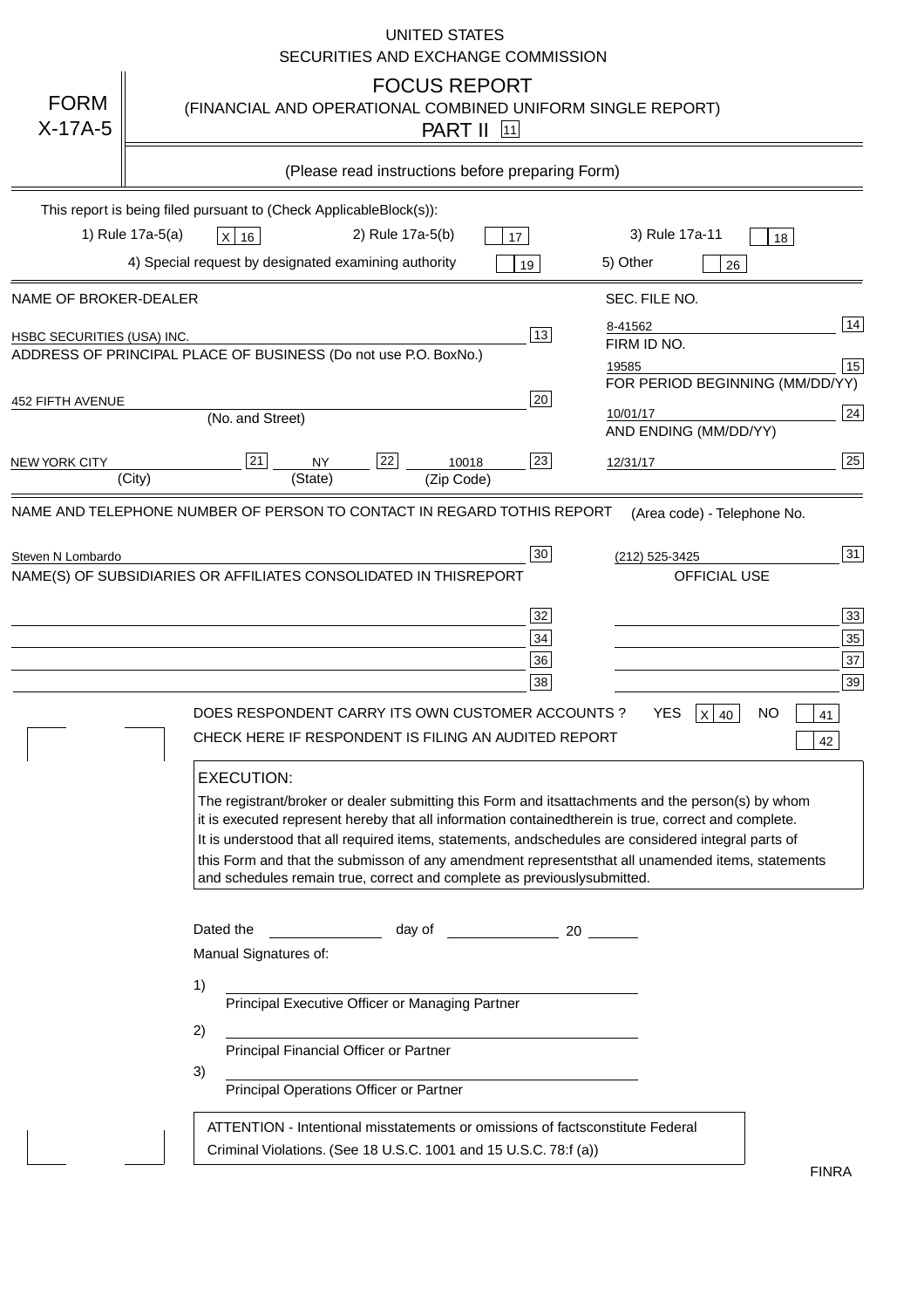BROKER OR DEALER

HSBC SECURITIES (USA) INC.

 $12/31/17$ 

as of

# STATEMENT OF SEGREGATION REQUIREMENTS AND FUNDS IN SEGREGATION FOR CUSTOMERS TRADING ON U.S. COMMODITY EXCHANGES

| SEGREGATION REQUIREMENTS (Section 4d(2) of the CEAct)                                          |                    |                    |        |
|------------------------------------------------------------------------------------------------|--------------------|--------------------|--------|
| 1. Net ledger balance                                                                          |                    |                    |        |
| A. Cash                                                                                        | \$                 | 141,773,799 7010   |        |
| B. Securities (at market)                                                                      |                    | 880,218,120 7020   |        |
| 2. Net unrealized profit (loss) in open futures contracts<br>traded on a contract market       |                    | 144,822,561 7030   |        |
| 3. Exchange traded options                                                                     |                    |                    |        |
| A. Add market value of open option contracts purchased on a<br>contract market                 |                    | 44,108,523 7032    |        |
| B. Deduct market value of open option contracts granted (sold)<br>on a contract market         |                    | 5,816,109) 7033    |        |
| 4. Net equity (deficit) (add lines 1, 2, and 3)                                                |                    | 1,205,106,894 7040 |        |
| 5. Accounts liquidating to a deficit and accounts with debit<br>balances                       |                    |                    |        |
| - gross amount                                                                                 | 7045<br>1,225,142  |                    |        |
|                                                                                                |                    |                    |        |
| Less: amount offset by customer owned securities                                               | $1,225,142$ ) 7047 |                    | 7050   |
| 6. Amount required to be segregated (add lines 4 and 5)                                        |                    | 1,205,106,894      | 7060   |
|                                                                                                |                    |                    |        |
| FUNDS IN SEGREGATED ACCOUNTS                                                                   |                    |                    |        |
| 7. Deposited in segregated funds bank accounts                                                 |                    |                    |        |
| A. Cash                                                                                        |                    | 34,511,473 7070    |        |
| B. Securities representing investments of customers' funds<br>(at market)                      |                    | $\Omega$           | 7080   |
| C. Securities held for particular customers or option customers<br>in lieu of cash (at market) |                    | 143,976,948        | 7090   |
| 8. Margins on deposit with derivatives clearing organizations<br>of contract markets           |                    |                    |        |
| A. Cash                                                                                        | \$                 | 391,850,291 7100   |        |
| B. Securities representing investments of customers' funds<br>(at market)                      |                    |                    | 0 7110 |
| C. Securities held for particular customers or option customers<br>in lieu of cash (at market) |                    | 733,628,571        | 7120   |
| 9. Net settlement from (to) derivatives clearing organizations<br>of contract markets          |                    | (33,983,593)       | 7130   |
| 10. Exchange traded options                                                                    |                    |                    |        |
| A. Value of open long option contracts                                                         |                    | 44,108,523 7132    |        |
| B. Value of open short option contracts                                                        |                    | 5,816,109 7133     |        |
| 11. Net equities with other FCMs                                                               |                    |                    |        |
| A. Net liquidating equity                                                                      |                    | 3,243,732 7140     |        |
| B. Securities representing investments of customers' funds<br>(at market)                      |                    |                    | 7160   |
| C. Securities held for particular customers or option customers<br>in lieu of cash (at market) |                    |                    | 7170   |
| 12. Segregated funds on hand (describe:                                                        |                    | 2,612,600 7150     |        |
| 13. Total amount in segregation (add lines 7 through 12)                                       |                    | 1,314,132,436 7180 |        |
| 14. Excess (deficiency) funds in segregation (subtract line 6<br>from line 13)                 | \$                 | 109,025,542 7190   |        |
| 15. Management Target Amount for Excess funds in segregation                                   | \$                 | 98,000,000 7194    |        |
| 16. Excess (deficiency) funds in segregation over (under) Management Target Amount Excess      | \$                 | 11,025,542 7198    |        |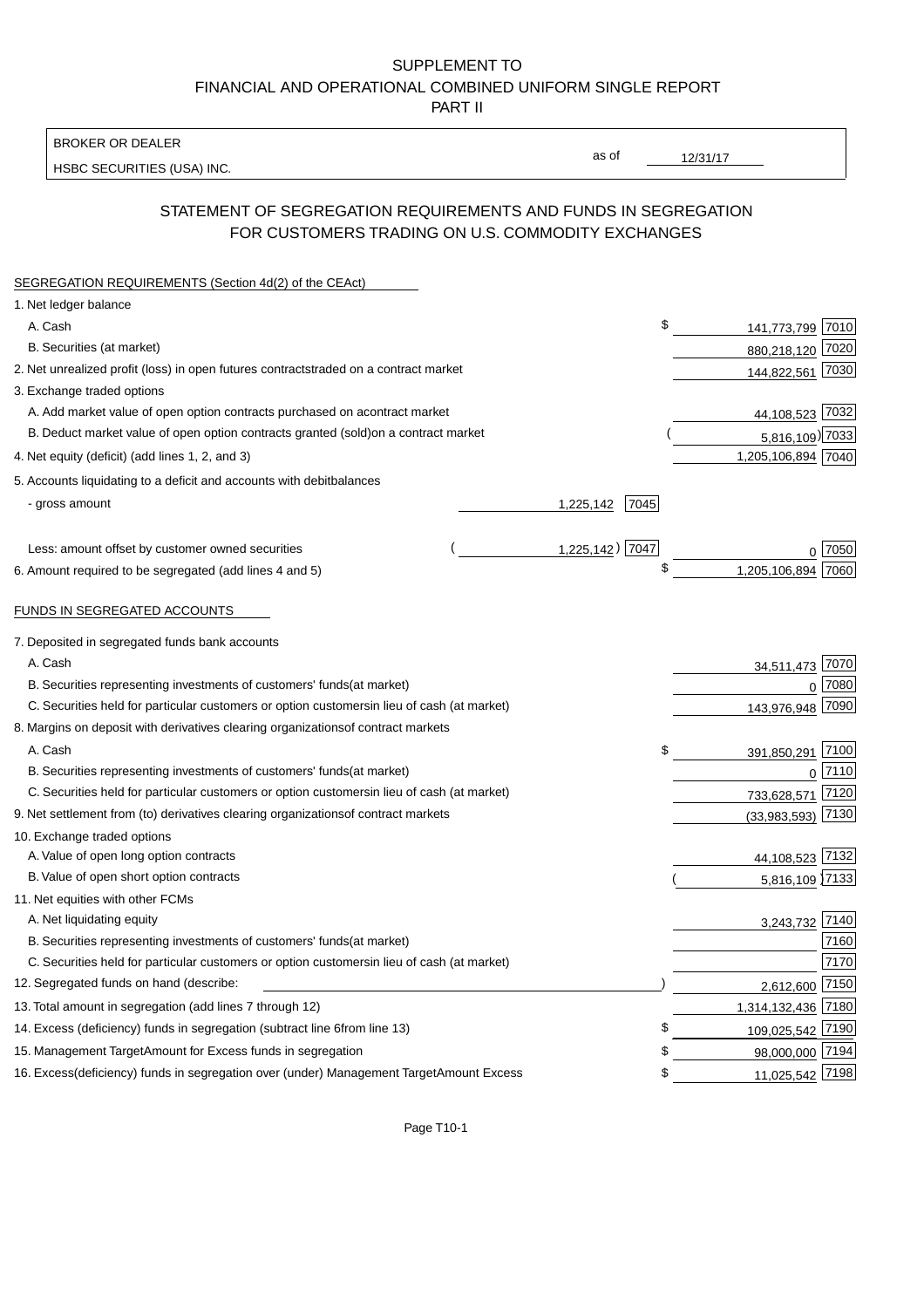PART II

 $\overline{\phantom{a}}$ 

| <b>BROKER OR DEALER</b>                                                              | as of                                                                                                    |      |
|--------------------------------------------------------------------------------------|----------------------------------------------------------------------------------------------------------|------|
| HSBC SECURITIES (USA) INC.                                                           | 12/31/17                                                                                                 |      |
|                                                                                      | STATEMENT OF SEGREGATION REQUIREMENTS AND FUNDS IN SEGREGATION<br>FOR CUSTOMERS' DEALER OPTIONS ACCOUNTS |      |
| 1. Amount required to be segregated in accordance<br>with Commission regulation 32.6 | \$                                                                                                       | 7200 |
| 2. Funds in segregated accounts                                                      |                                                                                                          |      |
| A. Cash                                                                              | \$<br>7210                                                                                               |      |
| B. Securities (at market)<br>C. Total                                                | 7220                                                                                                     | 7230 |
| 3. Excess (deficiency) funds in segregation                                          |                                                                                                          |      |
| (subtract line 2.C from line 1)                                                      | \$                                                                                                       | 7240 |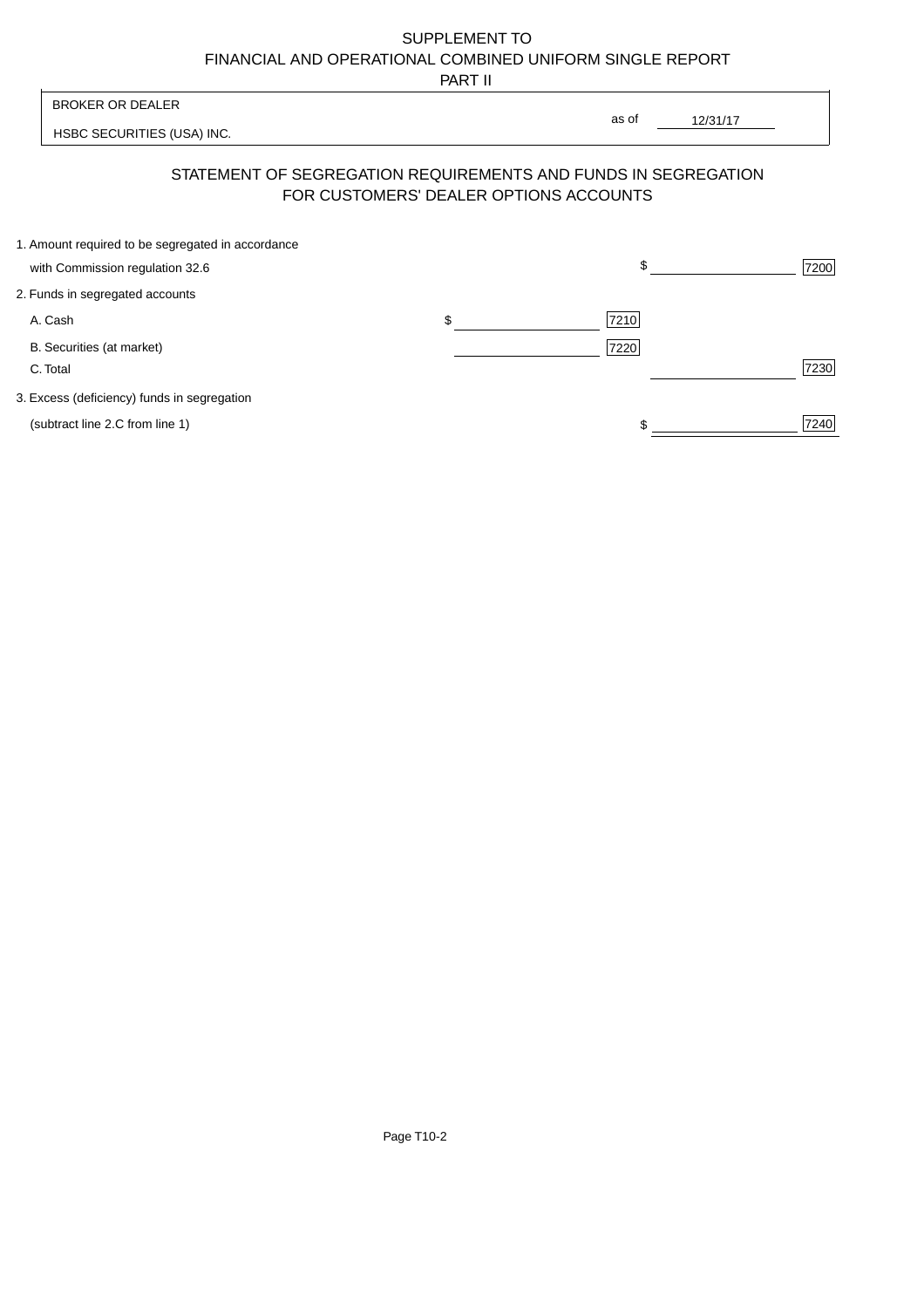PART II

HSBC SECURITIES (USA) INC. The second of the second of the second of the second of the second of the second of the second of the second of the second of the second of the second of the second of the second of the second of BROKER OR DEALER

as of

## STATEMENT OF SECURED AMOUNTS AND FUNDS HELD IN SEPARATE ACCOUNTS PURSUANT TO COMMISSION REGULATION 30.7

#### FOREIGN FUTURES AND FOREIGN OPTIONS SECURED AMOUNTS

| regulation of a foreign government<br>Amount required to be set aside pursuant to law, rule or<br>or a rule of a self-regulatory organization authorized<br>thereunder                       |                                   |                                  | \$<br><sup>0</sup>              | 7305         |
|----------------------------------------------------------------------------------------------------------------------------------------------------------------------------------------------|-----------------------------------|----------------------------------|---------------------------------|--------------|
| 1. Net ledger balance - Foreign Futures and Foreign Option Trading - All Customers<br>A. Cash<br><b>B.</b> Securities<br>(at market)                                                         |                                   |                                  | \$<br>69,401,307<br>103,187,545 | 7315<br>7317 |
| unrealized profit (loss) in open futures contracts traded on a foreign board of trade<br>2. Net                                                                                              |                                   |                                  | (18, 177, 524)                  | 7325         |
| 3. Exchange traded options<br>A. Market value of open option contracts purchased on a foreign board of trade<br>B. Market value of open contracts granted (sold) on a foreign board of trade |                                   |                                  | 0<br>$\Omega$                   | 7335<br>7337 |
| (add lines 1.2. and 3.)<br>4. Net equity (deficit)                                                                                                                                           |                                   |                                  | \$<br>154,411,328               | 7345         |
| 5. Accounts liquidating to a deficit and accounts with<br>debit balances - gross<br>amount<br>Less: amount offset by customer owned securities                                               |                                   | 7351<br>370,232<br>360,534) 7352 | 9,698                           | 7354         |
| 6. Amount required to be set aside as the secured amount - Net Liquidating                                                                                                                   | Equity Method (add lines 4 and 5) |                                  | \$<br>154,421,026               | 7355         |
| 7. Greater of amount required to be set aside pursuant to foreign jurisdiction (above) or line 6.                                                                                            |                                   |                                  | 154,421,026                     | 7360         |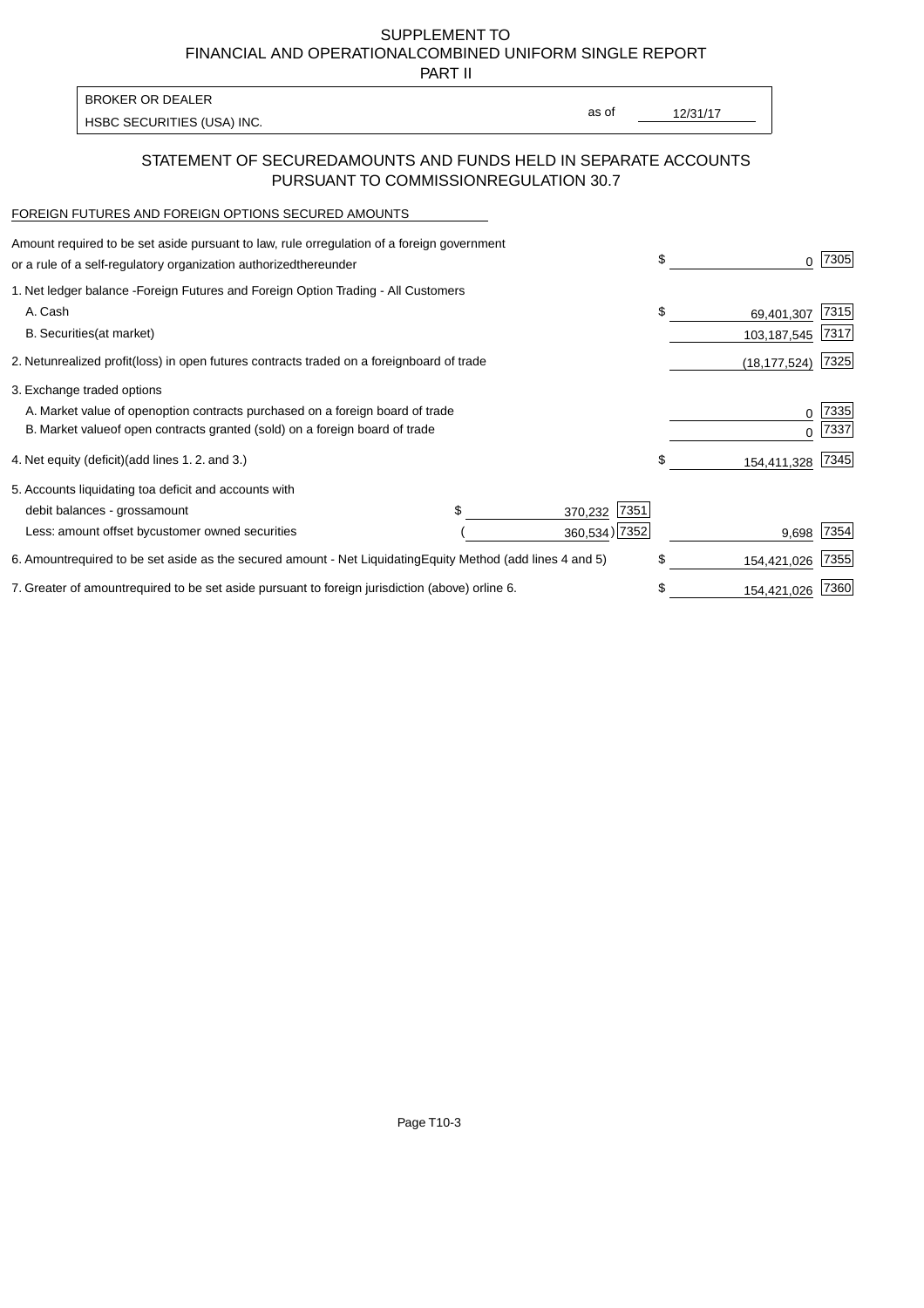PART II

| <b>BROKER OR DEALER</b>                                                                                                                                                                                                                                                        |                       |                 |                  |
|--------------------------------------------------------------------------------------------------------------------------------------------------------------------------------------------------------------------------------------------------------------------------------|-----------------------|-----------------|------------------|
| HSBC SECURITIES (USA) INC.                                                                                                                                                                                                                                                     | as of                 | 12/31/17        |                  |
|                                                                                                                                                                                                                                                                                |                       |                 |                  |
| STATEMENT OF SECURED AMOUNTS AND FUNDS HELD IN SEPARATE<br>PURSUANT TO COMMISSION REGULATION 30.7                                                                                                                                                                              |                       | <b>ACCOUNTS</b> |                  |
| FUNDS DEPOSITED IN SEPARATE REGULATION 30.7 ACCOUNTS                                                                                                                                                                                                                           |                       |                 |                  |
| 1. Cash in banks                                                                                                                                                                                                                                                               |                       |                 |                  |
| A. Banks located in the United States                                                                                                                                                                                                                                          | \$<br>61,811,546 7500 |                 |                  |
| B. Other banks qualified under Regulation 30.7                                                                                                                                                                                                                                 |                       |                 |                  |
| 7510<br>Name(s):<br><b>HARRIS TRUST</b>                                                                                                                                                                                                                                        | $0$   7520   \$       |                 | 61,811,546 7530  |
| 2. Securities                                                                                                                                                                                                                                                                  |                       |                 |                  |
| A. In safekeeping with banks located in the United States                                                                                                                                                                                                                      | \$<br>45,942,403 7540 |                 |                  |
| B. In safekeeping with other banks qualified under Regulation<br>30.7                                                                                                                                                                                                          |                       |                 |                  |
| 7550<br>Name(s):<br><b>HARRIS TRUST</b>                                                                                                                                                                                                                                        | $0$ 7560              |                 | 45,942,403 7570  |
| 3. Equities with registered futures commission merchants                                                                                                                                                                                                                       |                       |                 |                  |
| A. Cash                                                                                                                                                                                                                                                                        | \$<br>$0$ 7580        |                 |                  |
| <b>B.</b> Securities                                                                                                                                                                                                                                                           | $0$ 7590              |                 |                  |
| C. Unrealized gain (loss) on open futures contracts                                                                                                                                                                                                                            | 7600<br>0             |                 |                  |
| D. Value of long option contracts                                                                                                                                                                                                                                              | $0$ 7610              |                 |                  |
| E. Value of short option contracts                                                                                                                                                                                                                                             | 0 7615                |                 | 0 7620           |
| 4. Amounts held by clearing organizations of foreign boards of<br>trade                                                                                                                                                                                                        |                       |                 |                  |
| Name(s):<br>7630                                                                                                                                                                                                                                                               |                       |                 |                  |
| A. Cash                                                                                                                                                                                                                                                                        | \$<br>7640            |                 |                  |
| <b>B.</b> Securities                                                                                                                                                                                                                                                           | 7650                  |                 |                  |
| C. Amount due to (from) clearing organizations - daily<br>variation                                                                                                                                                                                                            | 7660                  |                 |                  |
| D. Value of long option contracts                                                                                                                                                                                                                                              | 7670                  |                 |                  |
| E. Value of short option contracts                                                                                                                                                                                                                                             | 7675                  |                 | 7680             |
| 5. Amounts held by members of foreign boards of trade<br>Name(s):<br>7690                                                                                                                                                                                                      |                       |                 |                  |
| A. Cash                                                                                                                                                                                                                                                                        | \$<br>44,580,846 7700 |                 |                  |
| <b>B.</b> Securities                                                                                                                                                                                                                                                           | 57,245,142 7710       |                 |                  |
| C. Unrealized gain (loss) on open futures contracts                                                                                                                                                                                                                            | $(18, 183, 034)$ 7720 |                 |                  |
| D. Value of long option contracts                                                                                                                                                                                                                                              | $0$  7730             |                 |                  |
| E. Value of short option contracts                                                                                                                                                                                                                                             | $_0$ ) 7735           |                 | 83,642,954 7740  |
| 6. Amounts with other depositories designated by a foreign<br>board of trade<br>7750<br>Name(s):                                                                                                                                                                               |                       |                 | 0 7760           |
| 7. Segregated funds on hand (describe:<br><u>state and the state of the state of the state of the state of the state of the state of the state of the state of the state of the state of the state of the state of the state of the state of the state of the state of the</u> |                       |                 | 0 7765           |
| 8. Total funds in separate section 30.7 accounts                                                                                                                                                                                                                               |                       | \$              | 191,396,903 7770 |
| 9. Excess (deficiency) set Aside Funds for Secured Amount (subtract Line 7 Secured                                                                                                                                                                                             |                       |                 |                  |
| Statement page T10-3 from Line 8)                                                                                                                                                                                                                                              |                       | \$              | 36,975,877 7380  |
| 10. Management Target Amount for Excess funds in separate section 30.7 accounts                                                                                                                                                                                                |                       | \$              | 25,000,000 7780  |
|                                                                                                                                                                                                                                                                                |                       |                 |                  |
| 11. Excess (deficiency) funds in separate 30.7 accounts over (under) Management Target                                                                                                                                                                                         |                       | \$              | 11,975,877 7785  |

Page T10-4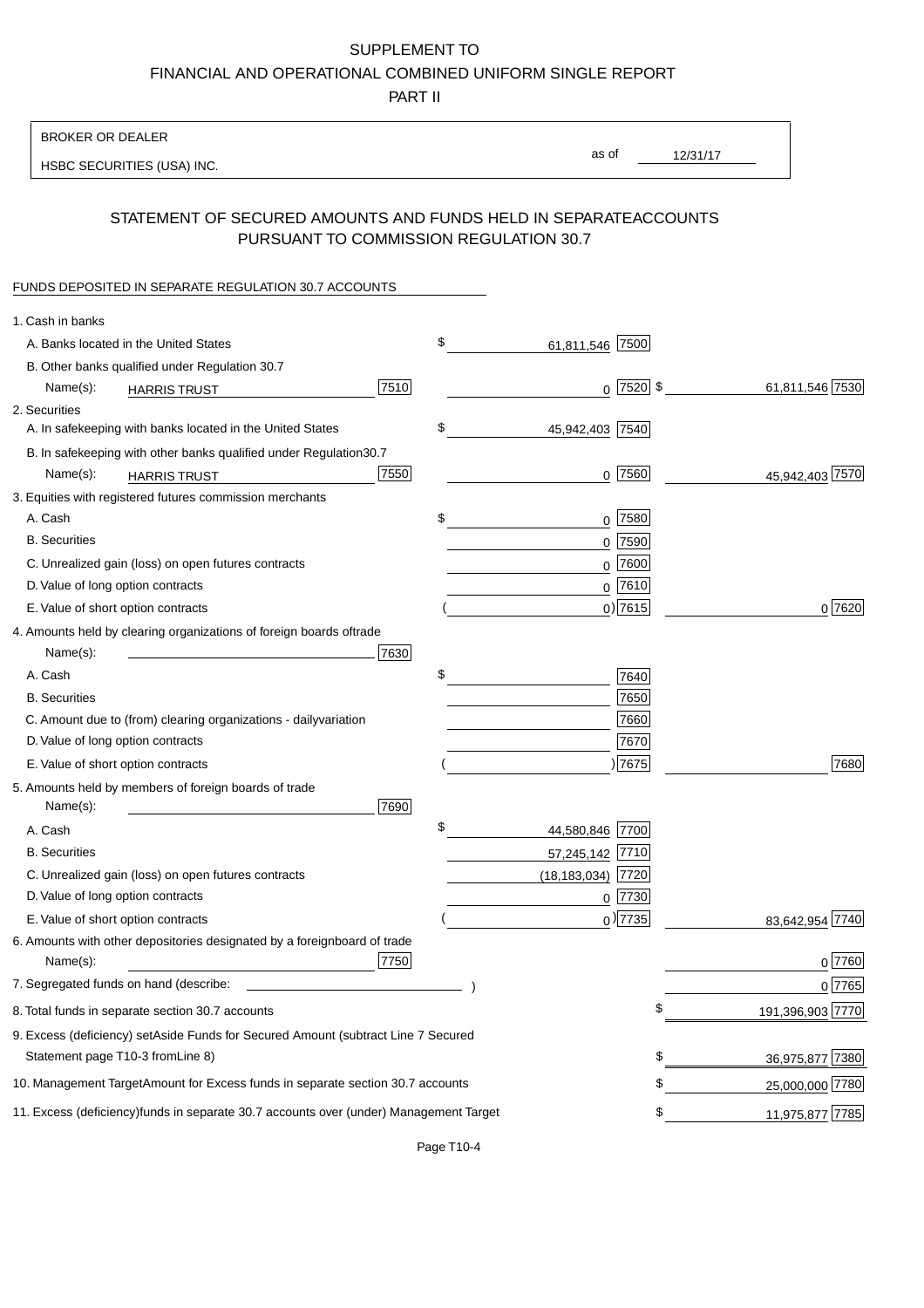PART II

HSBC SECURITIES (USA) INC. The state of the second second second second second second second second second second second second second second second second second second second second second second second second second sec BROKER OR DEALER

as of

### STATEMENT OF CLEARED SWAPS CUSTOMER SEGREGATION REQUIREMENTS AND FUNDS IN CLEARED SWAPS CUSTOMER ACCOUNTS UNDER 4D(F) OF THE CEA

| <b>Cleared Swaps Customer Requirements</b>                                                                  |    |                        |               |
|-------------------------------------------------------------------------------------------------------------|----|------------------------|---------------|
| 1. Net ledger balance                                                                                       |    |                        |               |
| A. Cash                                                                                                     | \$ | 751,443,242 8500       |               |
| B. Securities (at market)                                                                                   |    | 459,726,371            | 8510          |
| 2. Net unrealized profit (loss) in open cleared swaps                                                       |    | $(167, 643, 718)$ 8520 |               |
| 3. Cleared swaps options                                                                                    |    |                        |               |
| A. Market value of open cleared swaps option contracts purchased                                            |    |                        | 0   8530      |
| B. Market value of open cleared swaps option contracts granted (sold)                                       |    |                        | $0)$ 8540     |
| 4. Net equity (deficit) (add lines 1, 2, and 3)                                                             | \$ | 1,043,525,895 8550     |               |
| 5. Accounts liquidating to a deficit and accounts with                                                      |    |                        |               |
| 12,901,139 8560<br>debit balances - gross<br>\$<br>amount                                                   |    |                        |               |
| 12,898,019) 8570<br>Less: amount offset by customer owned securities                                        |    | 3,120 8580             |               |
| 6. Amount required to be segregated for cleared swaps customers (add lines 4 and 5)                         | S  | 1,043,529,015 8590     |               |
| Funds in Cleared Swaps Customer Segregated Accounts                                                         |    |                        |               |
| 7. Deposited in cleared swaps customer segregated accounts at banks                                         |    |                        |               |
| A. Cash                                                                                                     | \$ | 13,849,760 8600        |               |
| B. Securities representing investments of cleared swaps customers' funds (at market)                        |    |                        | 0 8610        |
| C. Securities held for particular cleared swaps customers in lieu of cash (at market)                       |    | 26,044,226             | 8620          |
| 8. Margins on deposit with derivatives clearing organizations in cleared swaps customer segregated accounts |    |                        |               |
| A. Cash                                                                                                     |    | 730,141,770 8630       |               |
| representing investments of cleared swaps customers' funds (at market)<br><b>B.</b> Securities              |    | 0                      | 8640          |
| C. Securities held for particular cleared swaps customers in lieu of cash (at market)                       |    | 433,682,144            | 8650          |
| 9. Net settlement from (to) derivatives clearing organizations                                              |    | $(22, 118, 988)$ 8660  |               |
| 10. Cleared swaps options                                                                                   |    |                        |               |
| A. Value of open cleared swaps long option contracts                                                        |    |                        | $0^{8670}$    |
| B. Value of open cleared swaps short option contracts                                                       |    |                        | $0$ ) 8680    |
| 11. Net equities with other FCMs                                                                            |    |                        |               |
| A. Net liquidating equity                                                                                   |    |                        | $0^{8690}$    |
| B. Securities representing investments of cleared swaps customers' funds (at market)                        |    |                        | $0^{8700}$    |
| C. Securities held for particular cleared swaps customers in lieu of cash (at market)                       |    |                        | 0 8710        |
| 12. Cleared swaps customer funds on hand (describe:                                                         |    |                        | $0 \;  8715 $ |
| 13. Total amount in cleared swaps customer segregation (add lines 7 through 12)                             | S  | 1,181,598,912 8720     |               |
| 14. Excess (deficiency) funds in cleared swaps customer segregation (subtract line 6 from line 13)          |    | 138,069,897 8730       |               |
| 15. Management Target Amount for Excess funds in cleared swaps segregated accounts                          | \$ | 122,000,000 8760       |               |
| 16. Excess<br>(deficiency) funds in cleared swaps customer segregated accounts over                         |    |                        |               |
| <b>Management Target Excess</b><br>(under)                                                                  | \$ | 16,069,897 8770        |               |